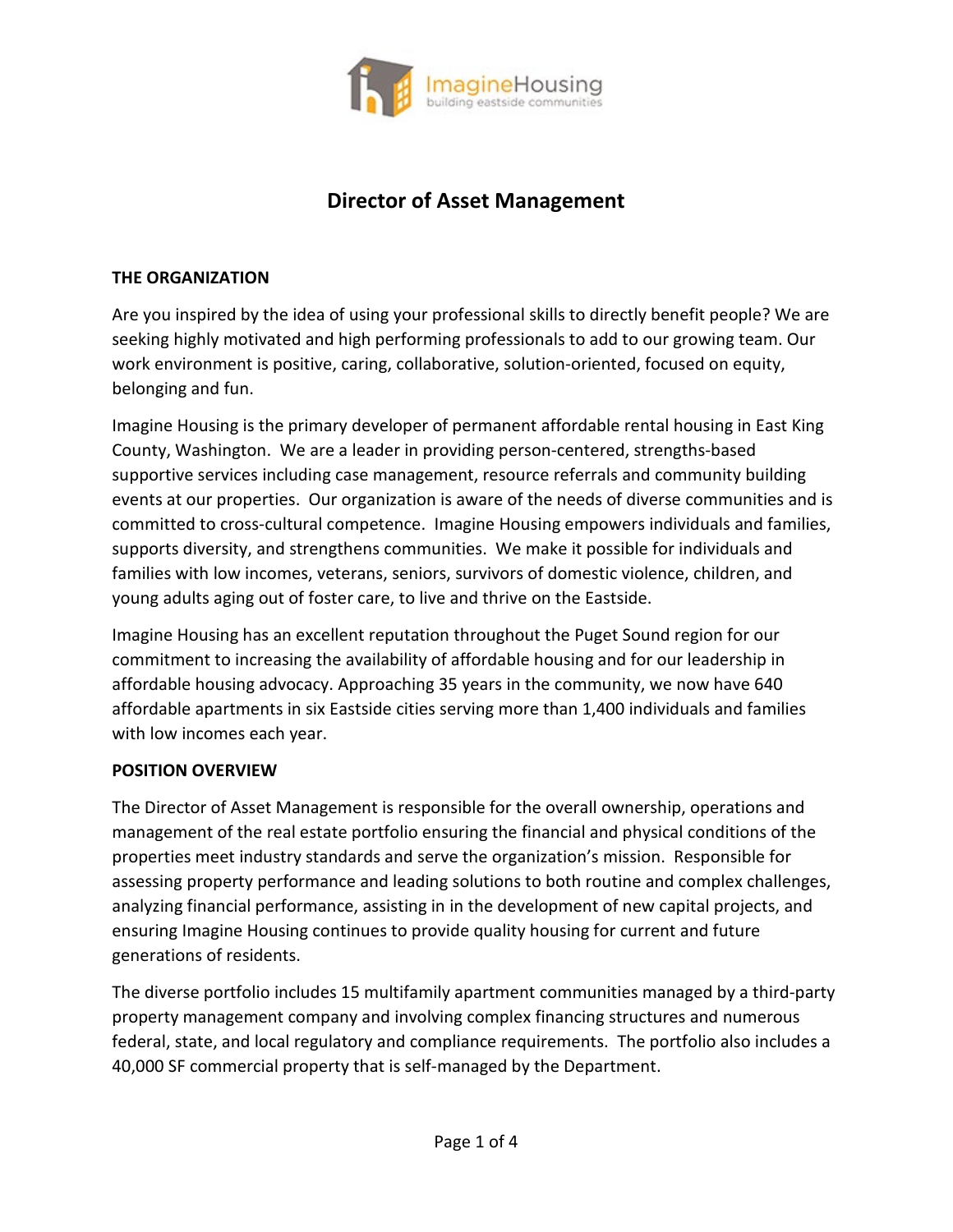Responsible for strategic planning and the development and implementation of department goals. Ensure integrity and consistency of financial reporting and operational data to assist with trend analysis and data driven decision making. Track overall property performance, including those on a watch-list that perform outside of established benchmarks.

The position performs specialized work directing and approving the department's budgets, managing, and directing daily operations, and implementing procedures to comply with various laws and regulations. Responsible for coordinating with investors, regulators, and other related internal and external partners, including community stakeholders and residents.

The position reports to the CEO/President and supervises an Asset Manager responsible for day-to-day operations and oversight.

## **KEY RESPONSIBILITIES**

**Financial Performance:** Develops department budget and in partnership with third party Property Management, oversees annual operating and capital budgeting process for each property. Reviews variance reports and makes operational adjustments as necessary. Works closely with the finance department on financial monitoring and evaluation. Responsible for the development of long-term strategic budgeting guidelines to ensure operational stability.

**Property Management and Operations**: In collaboration with third party Property Management, ensure the properties are managed and operated to industry standards. Ensure that regular and accurate reports are provided as necessary to evaluate performance. Periodically review and update lease policies and procedures and ensure compliance. Work strategically to implement cross department and property specific changes to improve operational efficiency. Facilitate coordination and collaboration between third party Property Management and Resident Services that supports housing stability, lease enforcement and community building. Make regular onsite inspections. Ensure the collection of an annual satisfaction survey. Meet with tenants and community stakeholders to address concerns and collect input.

**Compliance:** Manage relationship with funding agencies and lenders. Implement procedures to ensure compliance with all federal, state, and local funding and requirements. Maintain regulatory and loan documents and records. Works with the Director of Finance to review and approve annual audits and tax returns for Low-income Housing Tax Credit (LIHTC) properties.

**Capital Planning and Physical Conditions:** Maintain updated capital needs assessments and long-term capital budgets. Ensure adequacy of capital reserves and make recommendation on the strategic investment of reserves. In coordination with third party Property Management and Real Estate Development, oversee capital projects including scoping, selection of consultants and contractors, securing necessary approvals, completion of construction and monitoring of budgets.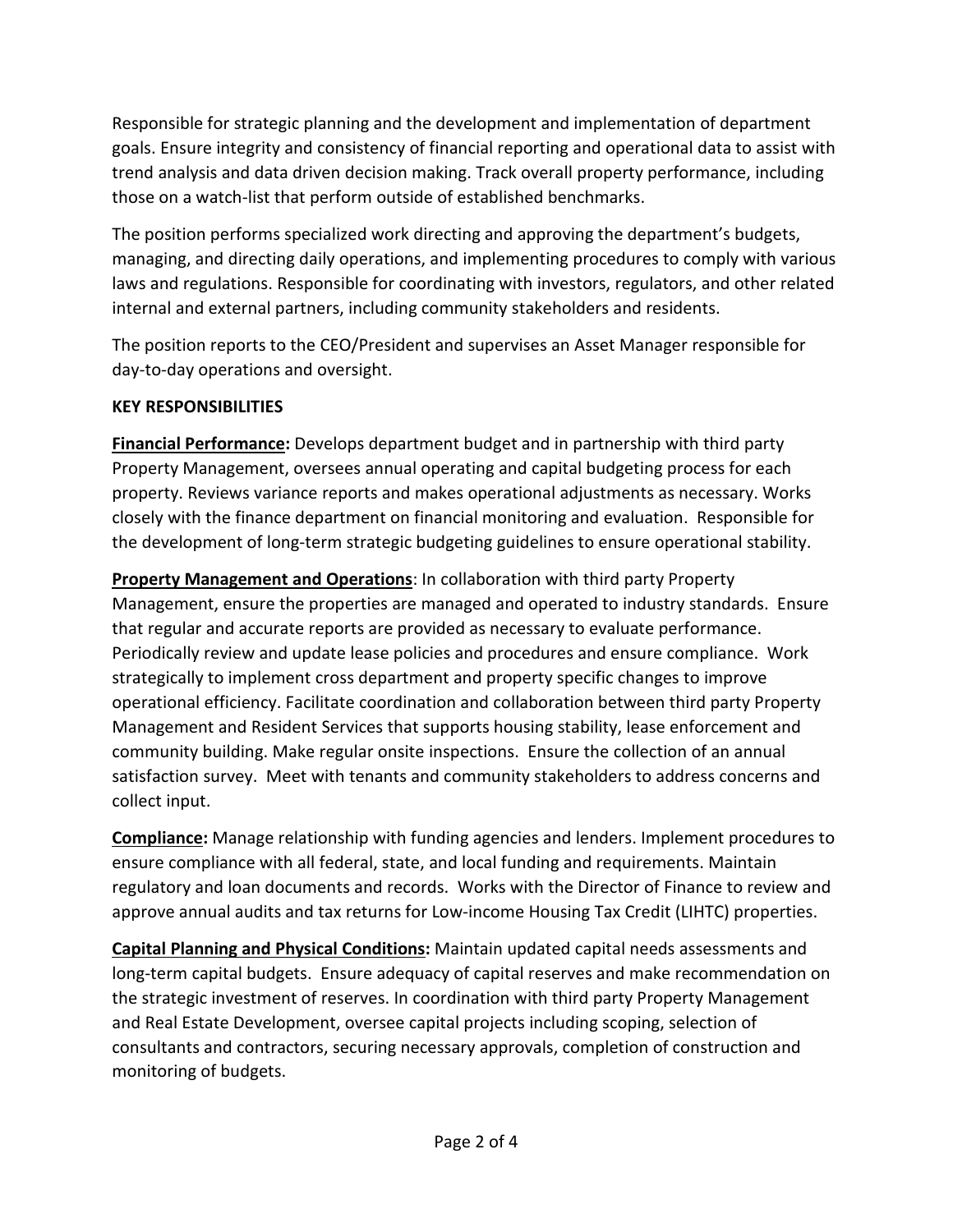**Risk Management:** Develop overall risk management strategies for portfolio, identification of risk, insurance structuring, emergency preparedness, training, compliance, and property management policies. Review submission of insurance claims and participate in annual insurance renewal negotiations

**Refinance, Reposition and Preparation for 15-year LIHTC exits:** Identify and manage refinancing and repositioning opportunities across the portfolio. Strategizes and participates in negotiation of 15-year exit strategies for LIHTC properties.

**Pre-Development Planning:** Assist Real Estate Development Department in evaluating potential developments and provide input on design and operating budget proformas for projects in various stages of the pipeline. Manage initial lease-up activities for new properties.

## **LEADERSHIP**

- As a member of the senior leadership team, the Director of Asset Management promotes a positive, diverse, equitable and inclusive work environment for all staff.
- Participates in cross department coordination and collaboration to ensure that programs, policies, and procedures are consistently applied and reach maximum efficiency.
- Staff liaison with CEO/President to Board committees as necessary.
- Serves as organizational representative to greater community, partner agencies, constituent groups, and government agencies.

## **EXPERIENCE AND EDUCATION**

- BA/BS degree in finance, real estate, economics, or another related subject
- A minimum of 10 years' experience in asset management and property management.
- A minimum of 5 years of management or supervisory experience.
- Proficient in Excel and other Microsoft Office products.
- Knowledge of property management software; Yardi preferred.
- Certification from Consortium of Housing and Asset Management (CHAM), Housing Credit Certified Professional (HCCP), Certified Property Management (CPM), National Affordable Housing Management Association (NAHMA) or equivalent.

## **SALARY AND BENEFITS**

Salary range is from \$105,000 - \$120,000. Benefits include paid holidays, paid time off (PTO), generous company-paid medical, dental, vision and life insurance and 401(k) matching contribution.